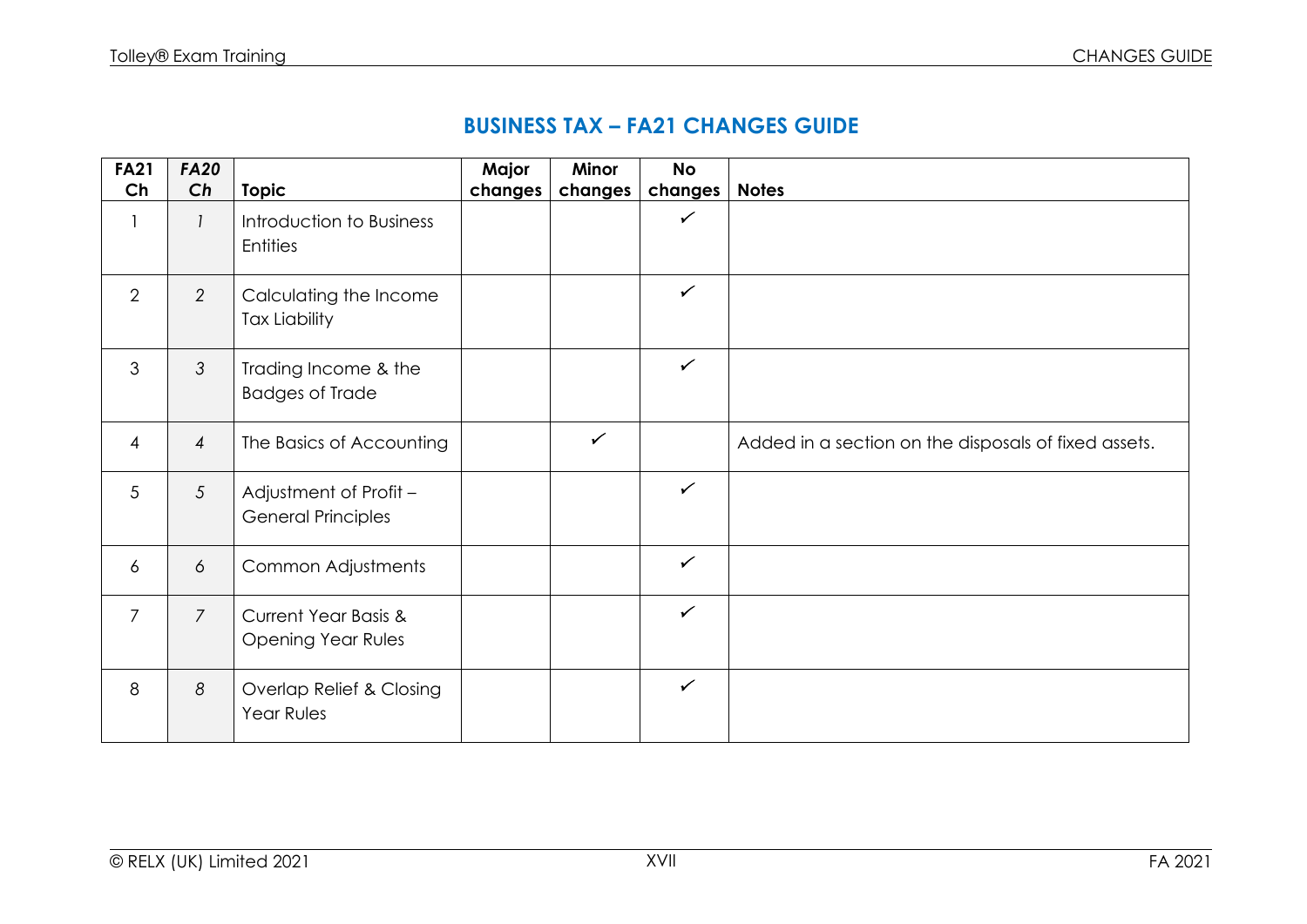| 9               | 9               | Change of Accounting<br>Date                                      |   |              | $\checkmark$ |                                                                                  |
|-----------------|-----------------|-------------------------------------------------------------------|---|--------------|--------------|----------------------------------------------------------------------------------|
| 10 <sup>°</sup> | 10 <sup>°</sup> | Capital Allowances -<br>Definitions                               |   |              | $\checkmark$ |                                                                                  |
| 11              | 11              | Capital Allowances -<br><b>Basic Computations</b>                 |   | $\checkmark$ |              | Added a section on the capital gains implications of<br>plant & machinery.       |
| 12              | 12              | Capital Allowances - First<br>Year Allowances & the<br><b>AIA</b> |   |              | $\checkmark$ |                                                                                  |
| 13              | 13              | Capital Allowances -<br><b>Further Computations</b>               |   |              | $\checkmark$ |                                                                                  |
| 14              | 14              | Capital Allowances -<br>Cars & Other Assets                       | ✓ |              |              | Section on Structures and Buildings Allowances<br>moved to new separate chapter. |
| 15              | n/a             | <b>Structures and Buildings</b><br>Allowance                      | ✓ |              |              | New chapter, content moved from earlier chapter.                                 |
| 16              | 15              | Losses - Continuous<br><b>Trades</b>                              |   | $\checkmark$ |              | New section on temporary three year carry back.                                  |
| 17              | 16              | Losses - Opening &<br>Closing Year Rules                          |   |              | $\checkmark$ |                                                                                  |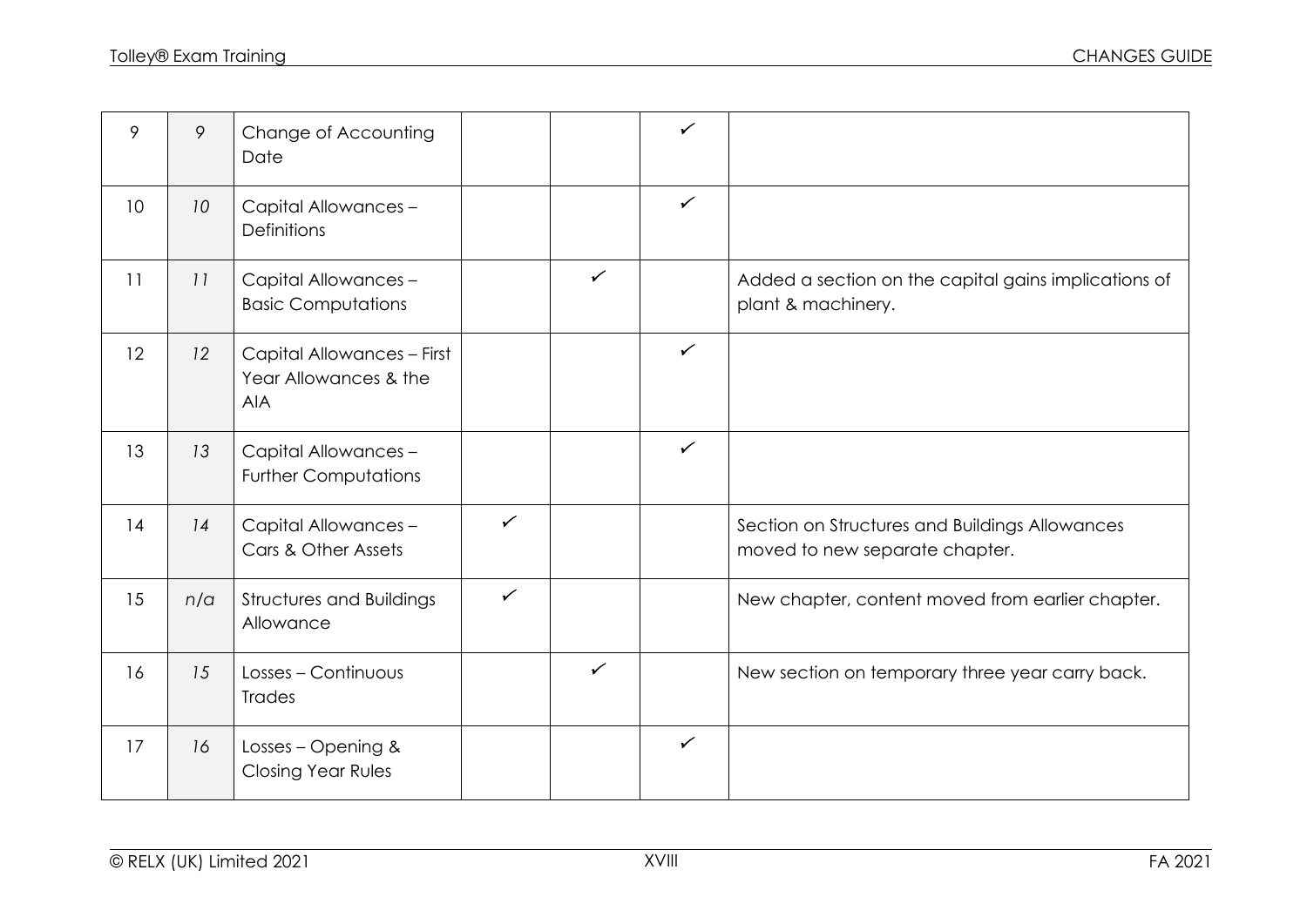| 18 | 17 | Introduction to<br>Partnerships         | ✓            |  |
|----|----|-----------------------------------------|--------------|--|
| 19 | 18 | <b>Partnership Changes</b>              | ✓            |  |
| 20 | 19 | Partnership Admissions &<br>Retirements | $\checkmark$ |  |
| 21 | 20 | Partnership Losses                      | ✓            |  |
| 22 | 21 | <b>Simplification Measures</b>          | $\checkmark$ |  |
| 23 | 22 | Farmers                                 | ✓            |  |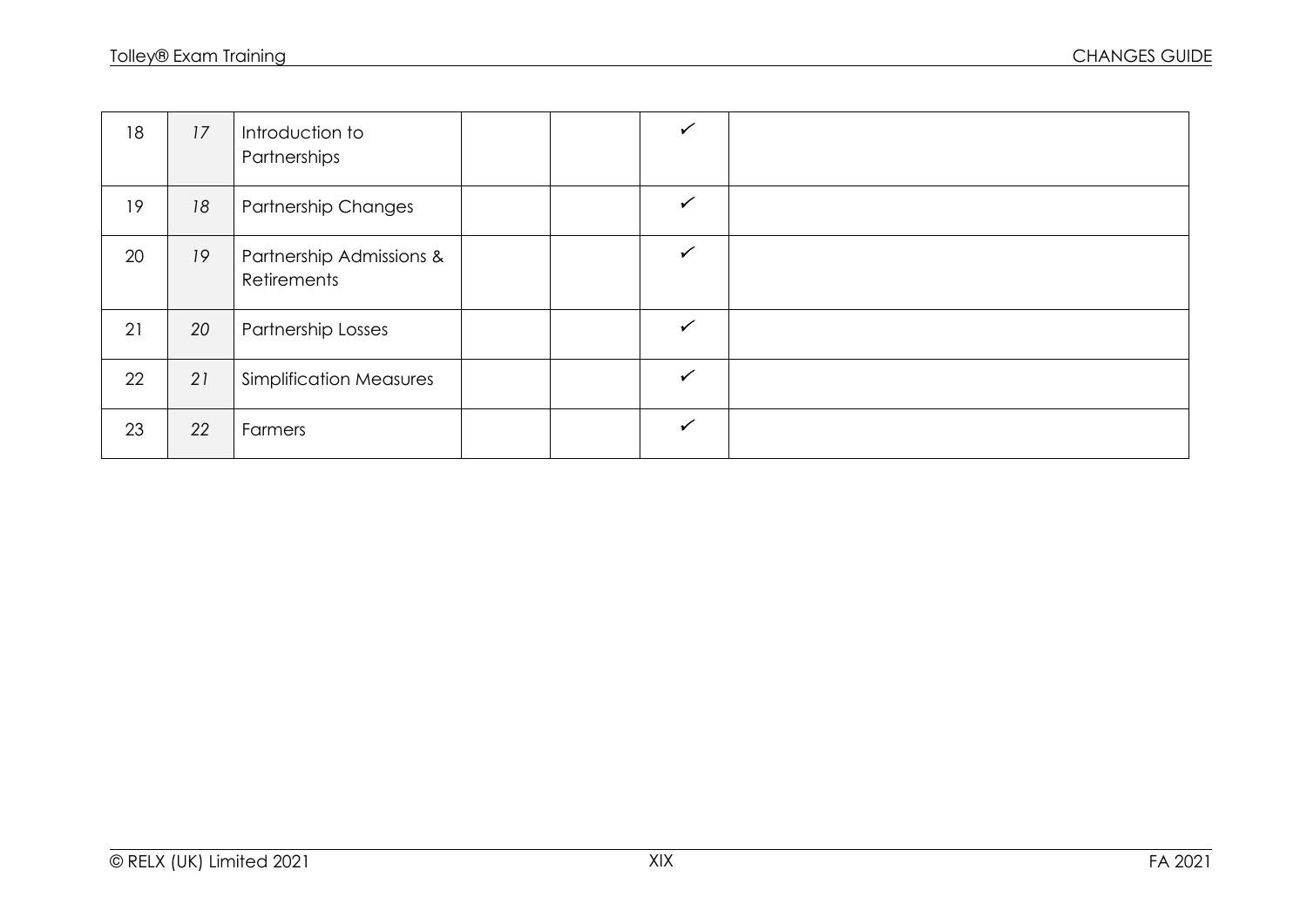## **CT & VAT – FA21 CHANGES GUIDE**

| <b>FA21</b><br>Ch | <b>FA20</b><br>Ch | <b>Topic</b>                                             | Major<br>changes | <b>Minor</b><br>changes | <b>No</b><br>changes | <b>Notes</b>                                              |
|-------------------|-------------------|----------------------------------------------------------|------------------|-------------------------|----------------------|-----------------------------------------------------------|
|                   | 1                 | Introduction to<br>Corporation Tax                       |                  | $\checkmark$            |                      | Changes to reflect enhanced FYA.                          |
| 2                 | $\overline{2}$    | Computation of<br>Corporation Tax                        |                  |                         | $\checkmark$         |                                                           |
| 3                 | 3                 | Long Periods of<br>Account                               |                  | $\checkmark$            |                      | Changes to reflect enhanced FYA.                          |
| $\overline{4}$    | $\overline{4}$    | Corporation Tax Self-<br>Assessment (CTSA)               |                  |                         | $\checkmark$         |                                                           |
| 5                 | 5                 | Payment of<br>Corporation Tax                            |                  | $\checkmark$            |                      | Removed references to pre 1 April 2019.                   |
| 6                 | 6                 | Interest on Late Paid<br>Corporation Tax &<br>Repayments |                  | $\checkmark$            |                      | Included an illustration covering interest on instalments |
| $\overline{7}$    | $\overline{7}$    | <b>CTSA Penalty Regime</b>                               |                  |                         | $\checkmark$         |                                                           |
| 8                 | 8                 | Property Income                                          |                  |                         | $\checkmark$         |                                                           |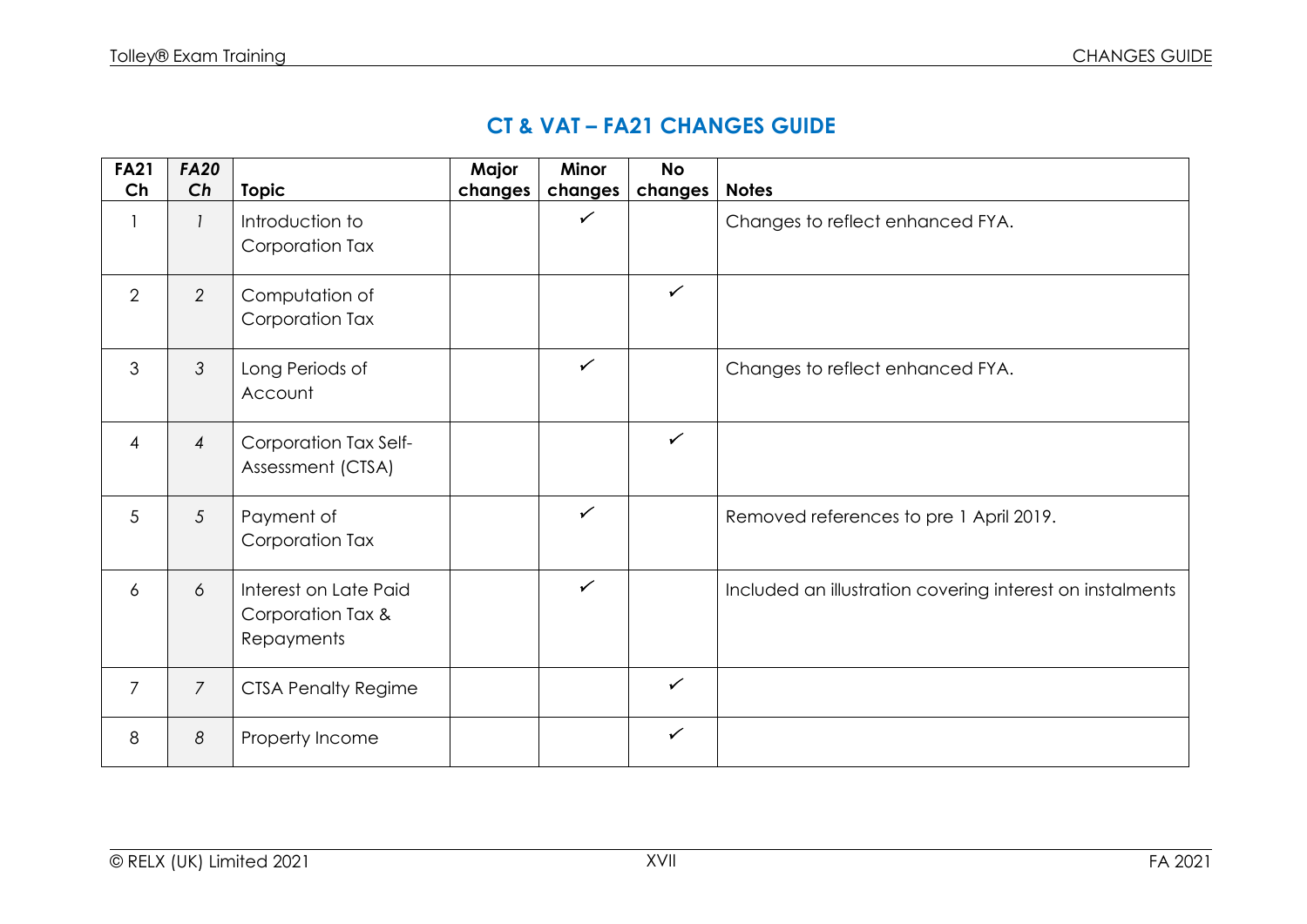| 9  | 9   | Loan Relationships                  |              |              | $\checkmark$ |                                                                                                                                                                                                                             |
|----|-----|-------------------------------------|--------------|--------------|--------------|-----------------------------------------------------------------------------------------------------------------------------------------------------------------------------------------------------------------------------|
| 10 | 12  | Corporate Capital<br>Gains          |              | $\checkmark$ |              | The calculation of gains on the disposal of shares is<br>covered in a separate chapter.<br>The corporate capital loss restriction is covered in the<br>chapter 'Relief for Other Losses'.                                   |
| 11 | n/a | Corporate Capital<br>Gains - Shares | $\checkmark$ |              |              | New chapter created to bring all the material on<br>capital gains on shares together.                                                                                                                                       |
| 12 | 10  | <b>Relief for Trading Losses</b>    | $\checkmark$ |              |              | Removal of pre-1 April 2017 losses throughout losses<br>chapters reflecting syllabus changes. Chapter rewrite.<br>Temporary extended carry back loss relief for<br>accounting periods ending between 1.4.20 and<br>31.3.22. |
| 13 | 11  | <b>Relief for Other Losses</b>      | $\checkmark$ |              |              | Removal of pre-1 April 2017 losses throughout losses<br>chapters reflecting syllabus changes. Chapter rewrite.                                                                                                              |
| 14 | 13  | <b>VAT General Principles</b>       |              |              | $\checkmark$ |                                                                                                                                                                                                                             |
| 15 | 14  | Registration                        |              |              | $\checkmark$ |                                                                                                                                                                                                                             |
| 16 | 15  | Definition of Supplies              |              |              | $\checkmark$ |                                                                                                                                                                                                                             |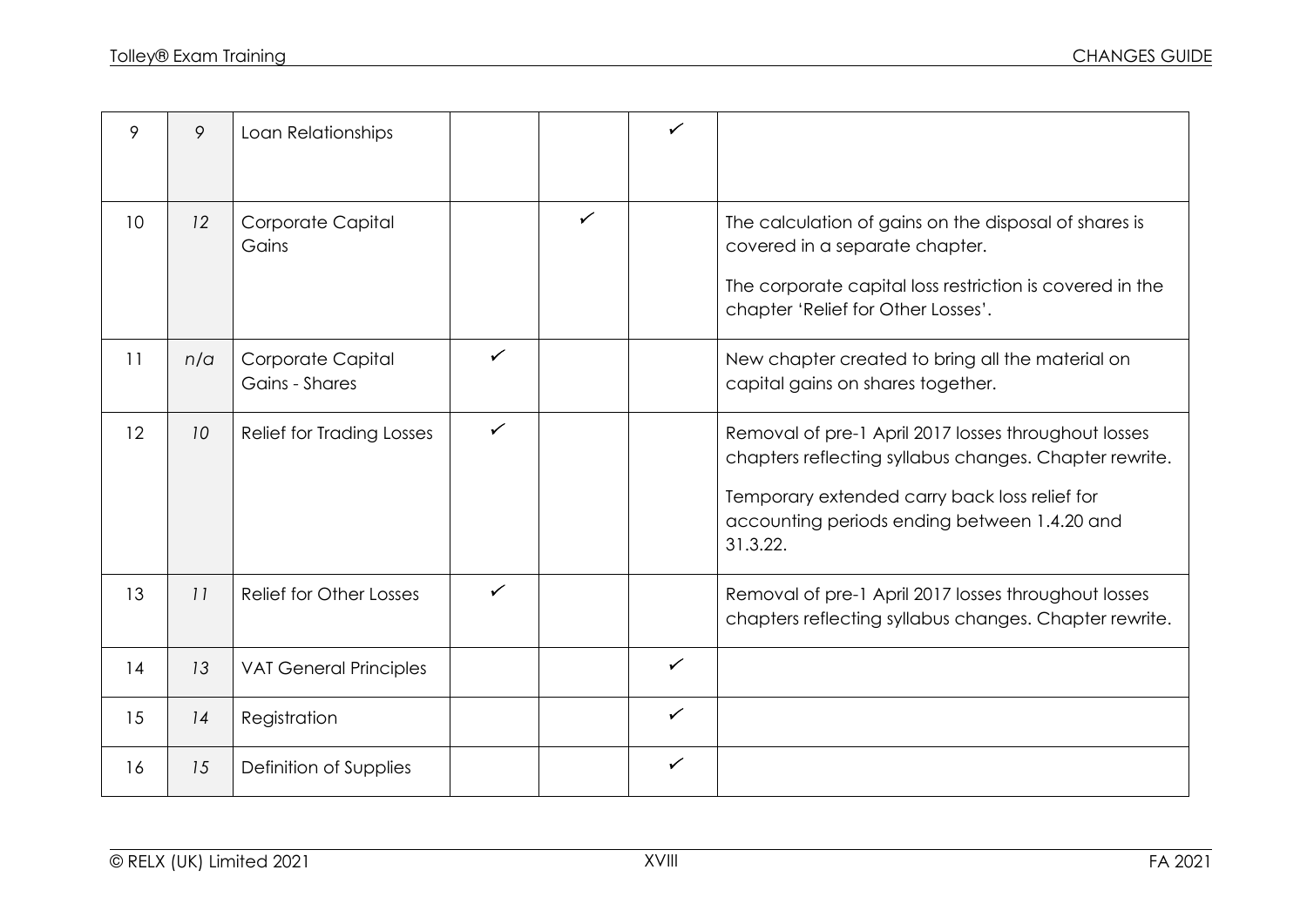| 17 | 16 | Schedule 8 VATA 1994 -<br>Zero-Rating         |              |              | $\checkmark$ |                                                                                                                                                         |
|----|----|-----------------------------------------------|--------------|--------------|--------------|---------------------------------------------------------------------------------------------------------------------------------------------------------|
| 18 | 17 | Schedule 9 VATA 1994 -<br>Exemptions          |              |              | $\checkmark$ |                                                                                                                                                         |
| 19 | 18 | Value of the Supply                           |              |              | $\checkmark$ |                                                                                                                                                         |
| 20 | 19 | Time of the Supply                            |              |              | $\checkmark$ |                                                                                                                                                         |
| 21 | 20 | Input Tax - When to<br>Recover                |              |              | $\checkmark$ |                                                                                                                                                         |
| 22 | 21 | VAT Records & Returns                         |              |              | $\checkmark$ |                                                                                                                                                         |
| 23 | 22 | Place of Supply                               |              | $\checkmark$ |              | Due to Brexit, there are a few changes in this chapter                                                                                                  |
| 24 | 23 | Tax in Company<br><b>Financial Statements</b> | $\checkmark$ |              |              | All the accounting rules relevant for the exam are now<br>covered in this chapter itself (rather than making<br>reference to the ATT's Accounting Text) |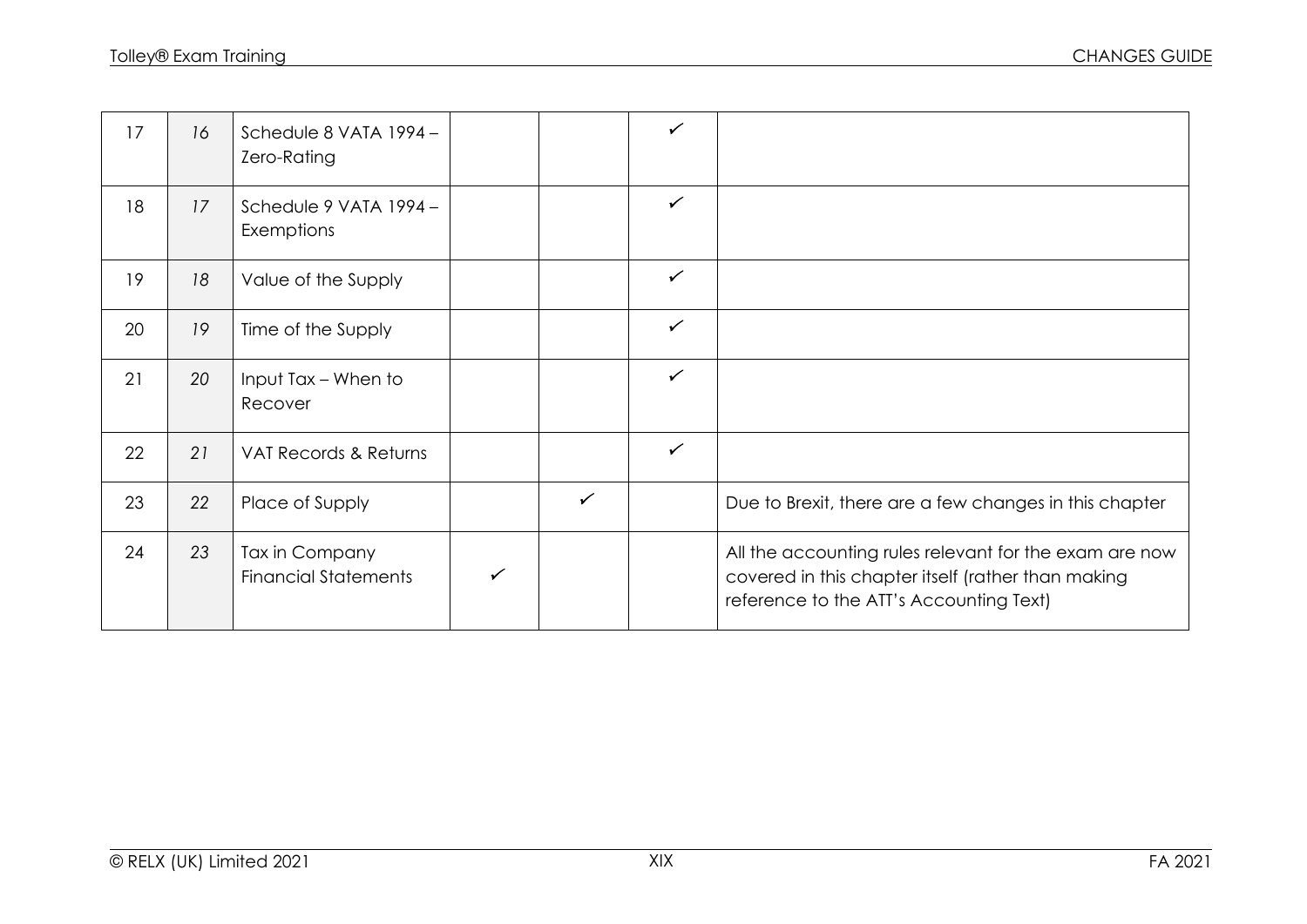## **IT & CGT – FA21 CHANGES GUIDE**

All chapters have been updated for 2021/22 thresholds, rates and allowances.

| <b>FA21</b>    | <b>FA20</b>     |                                                        | Major   | Minor   | <b>No</b>    |              |
|----------------|-----------------|--------------------------------------------------------|---------|---------|--------------|--------------|
| Ch             | Ch              | <b>Topic</b>                                           | changes | changes | changes      | <b>Notes</b> |
|                | $\mathbf{1}$    | An introduction to self-<br>assessment                 |         |         | $\checkmark$ |              |
| $\overline{2}$ | 2               | Payment dates, interest<br>and penalties               |         |         | $\checkmark$ |              |
| 3              | $\mathfrak{Z}$  | Self-assessment - further<br>aspects                   |         |         | $\checkmark$ |              |
| $\overline{4}$ | $\overline{4}$  | Class 1 national<br>insurance contributions            |         |         | $\checkmark$ |              |
| 5              | $5\overline{)}$ | Class 1A and 1B<br>national insurance<br>contributions |         |         | $\checkmark$ |              |
| 6              | 6               | Classes 2 and 4 national<br>insurance                  |         |         | $\checkmark$ |              |
| $\overline{7}$ | $\overline{7}$  | Employed or self-<br>employed                          |         |         | $\checkmark$ |              |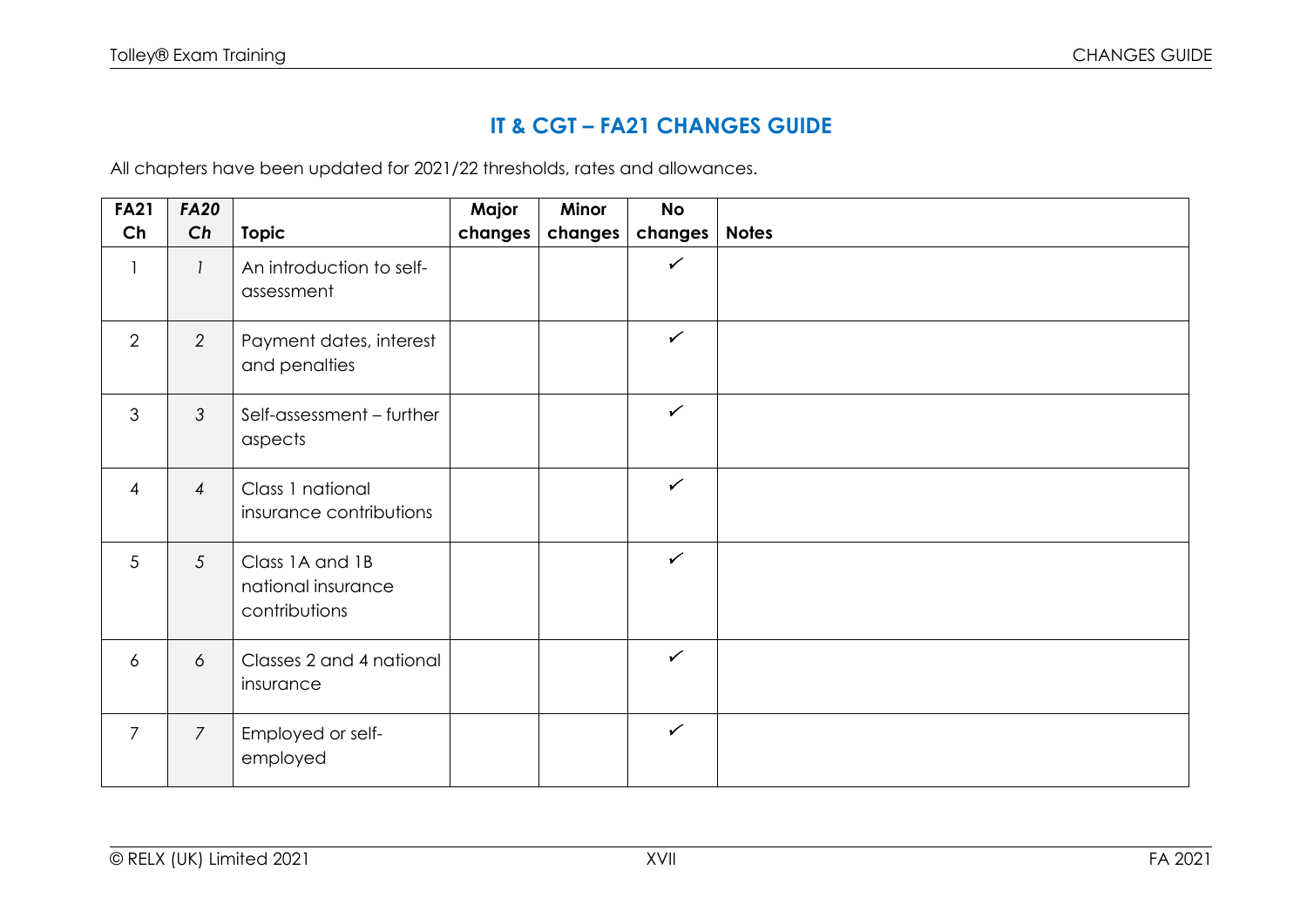| 8  | 8               | Introduction to capital<br>gains tax                              |              | $\checkmark$ |                                                                                                                             |
|----|-----------------|-------------------------------------------------------------------|--------------|--------------|-----------------------------------------------------------------------------------------------------------------------------|
| 9  | 9               | Calculation of capital<br>gains                                   |              | $\checkmark$ |                                                                                                                             |
| 10 | 10 <sup>°</sup> | <b>Business asset disposal</b><br>relief and investors'<br>relief | $\checkmark$ |              | A new section on investors' relief is included this year<br>because for FA2021 this relief is examinable in ATT<br>Paper 2. |
| 11 | 11              | Relief for capital losses                                         |              | $\checkmark$ |                                                                                                                             |
| 12 | 12              | Part disposals                                                    |              | $\checkmark$ |                                                                                                                             |
| 13 | 13              | Sales of leases                                                   |              | $\checkmark$ |                                                                                                                             |
| 14 | 14              | Grants of leases                                                  |              | $\checkmark$ |                                                                                                                             |
| 15 | 15              | Chattels                                                          |              | $\checkmark$ |                                                                                                                             |
| 16 | 16              | Connected persons<br>and inter spouse<br>transfers                |              | $\checkmark$ |                                                                                                                             |
| 17 | 17              | Shares & securities -<br>matching rules                           |              | $\checkmark$ |                                                                                                                             |